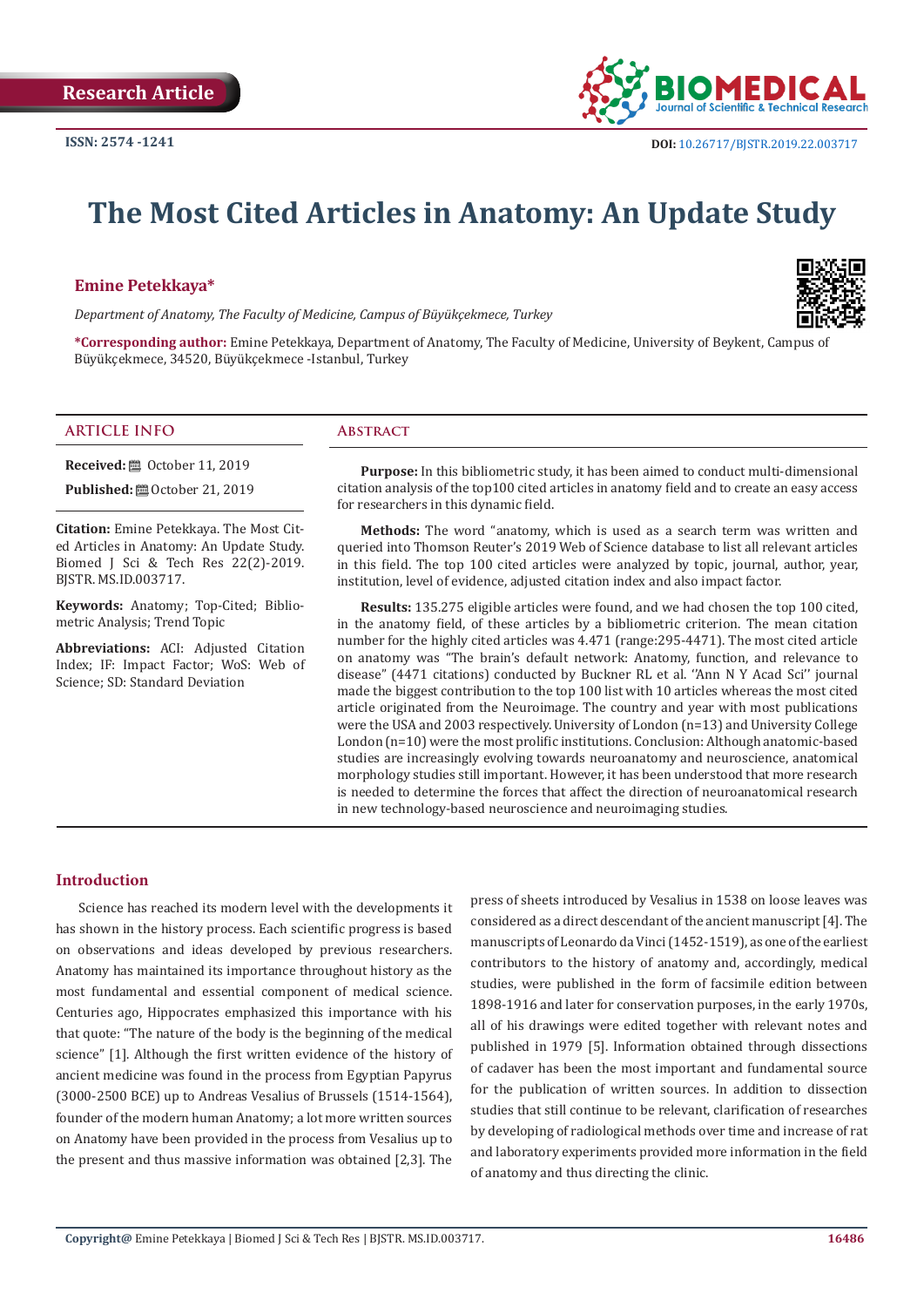Bibliometric study is the quantitative analysis of the publications in the literature via statistical methods [6]. Bibliometric studies are carried out in order to determine which topics the current research focuses on. This adventure, which began with the first bibliometric analysis study published in 1987 by Garfield E. in JAMA [7], continued with bibliometric studies in different fields of medicine in the following years. In the current literature, the presence of bibliometric studies conducted mainly in clinical areas in recent years has attracted attention. Bibliometric studies on neuroanatomic structures of the insula were able to be found with a study conducted in the field of radiological anatomy that draws attention to the current trend with a specific perspective in the field of anatomy, one of the basic medical fields. After recognizing the deficiency in this field, in terms of showing trend topics in the field of Anatomy or determining trends in the field, the top 100 cited articles in anatomy were analyzed systematically and with a versatile perspective through data obtained from Web of Science (WoS) and PubMed. In this study, the number of citations in the ranking; number of citations; adjusted citation index (ACI); citations of publications by years; journals and institutes in which publications were published; country origins of publications; the most common subject of top cited articles; authors of articles; correlation between citation and adjusted citation index (ACI); impact factor (IF); general trends in the field of Anatomy were determined.

# **Methods**

### **Data Collection and Inclusion Criteria**

The data used in bibliometric citation analysis in this study were obtained from Thomson Reuters' WoS Core Collection database (Philadelphia, Pennsylvania, USA) and PubMed (US National Library of Medicine-National Institutes of Health). The WoS database was accessed for the period between 1975 and 2019 by using "Anatomy" keyword (data accessed May 23, 2019). As a result, 135,275 articles were acquired in total and the top 100 cited articles were analyzed. Articles that are accessed when the term of "Anatomy" is written and cover the anatomy word which is also used to examine the main structure of an institution, event or phenomenon in the meaning of the word only, were excluded from the study. In determining out-of-the field studies, some terms which take place in the form of functional neuroanatomy studies but are found to be specifically used in physiology-weighted studies when the terms they contain are examined, were included in exclusion criteria. After examining the terms of Pubmed MESH and perusing the abstracts of the articles, these terms were determined as "default, network, semantic processing, spatial processing, perception, memory, working memory, and circuitry". In this context, original research articles, editorial articles, expert opinion and responsible studies, review articles and case studies were included in the study.

In addition, PubMed was used to obtain additional data about the study. For the purpose of abbreviation, most of the tables

showing the obtained data were limited to quantitative values as "2 or more and 3 or more". In addition, due to long period in which the articles published in earlier years may be cited, in order to minimize time-based bias that may arise, "Adjusted Citation Index" (ACI), which was also used in the previous bibliometric analyzes [8], is shown in **[Appendix 1](https://biomedres.us/pdfs/BJSTR.MS.ID.003717-Appendix-1.pdf)**. Number of citations/ (2019-year of publication) formula was used to calculate ACI. The evidence levels of the topic trend articles were made by using the SIGN 50 (Scottish Intercollegiate Guideline Network). Accordingly, the level of evidence of the top 100 cited articles was detected in accordance with SIGN criteria. Accordingly, Group A evidence (levels 1a and 1b) comprised randomized clinical trials (RCT) or meta-analysis of RCT. Group B evidence (levels 2a, 2b, and 3) comprised cohort studies, case–control studies, and comparison of two or more groups where data were collected retrospectively, as well as semi-experimental studies. Group C evidence (level 4) comprised case series and expert opinions or expert committee reports (excluding levels 1 and 3 evidence). Group D evidence (level 5) comprised case reports.

#### **Statistical Analysis**

In this study, mainly descriptive statistical methods were used. All the data obtained are defined as percentage, number, bar chart or mean ± Standard Deviation (SD) in the tables.

## **Ethics Statement**

As the correspondant author, it is committed that this research is conducted in accordance with the corporate principles. As the principal author, it is committed that this research is conducted in accordance with the principles of World Medical Association Declaration of Helsinki "Ethical Principles for Medical Research involving Human Subjects". In this study, since bibliometric analysis and citation analysis of current published classical studies are performed, no ethics committee approval was received.

# **Results**

The Top100 Time cited mean of 135.275 article published in the field of Anatomy between the years of 1975 and 2019 was found to be 634.83±669.99 (range: 295-4471/n= 100), the mean ACI was 35.38±44.97 (range: 8.9-372.58/n= 100). All articles were published in English. Top100 articles in the field of Anatomy and ACI were listed in **[Appendix 1](https://biomedres.us/pdfs/BJSTR.MS.ID.003717-Appendix-1.pdf)** and sorted in decreasing order according to the number of citations (**[Appendix 1](https://biomedres.us/pdfs/BJSTR.MS.ID.003717-Appendix-1.pdf)**). It was determined that the name of the top cited article in the field of Anatomy was "The brain's default network: Anatomy, function, and relevance to disease" 2008; 1124:1-38, which was published by Buckner RL et al. in the field of neuroscience in the journal of "Ann N Y Acad Sci". In addition, it was found that 9 articles were cited more than 1.000 times and at the same time, this article was again the first article in the T100 with the highest mean of ACI (372.58). Also, according to **[Appendix 1](https://biomedres.us/pdfs/BJSTR.MS.ID.003717-Appendix-1.pdf)**, 6 articles were among the first 10 articles in terms of both times cited most and ACI rankings. It was seen that Price CJ and Zilles K were sharing the first rankings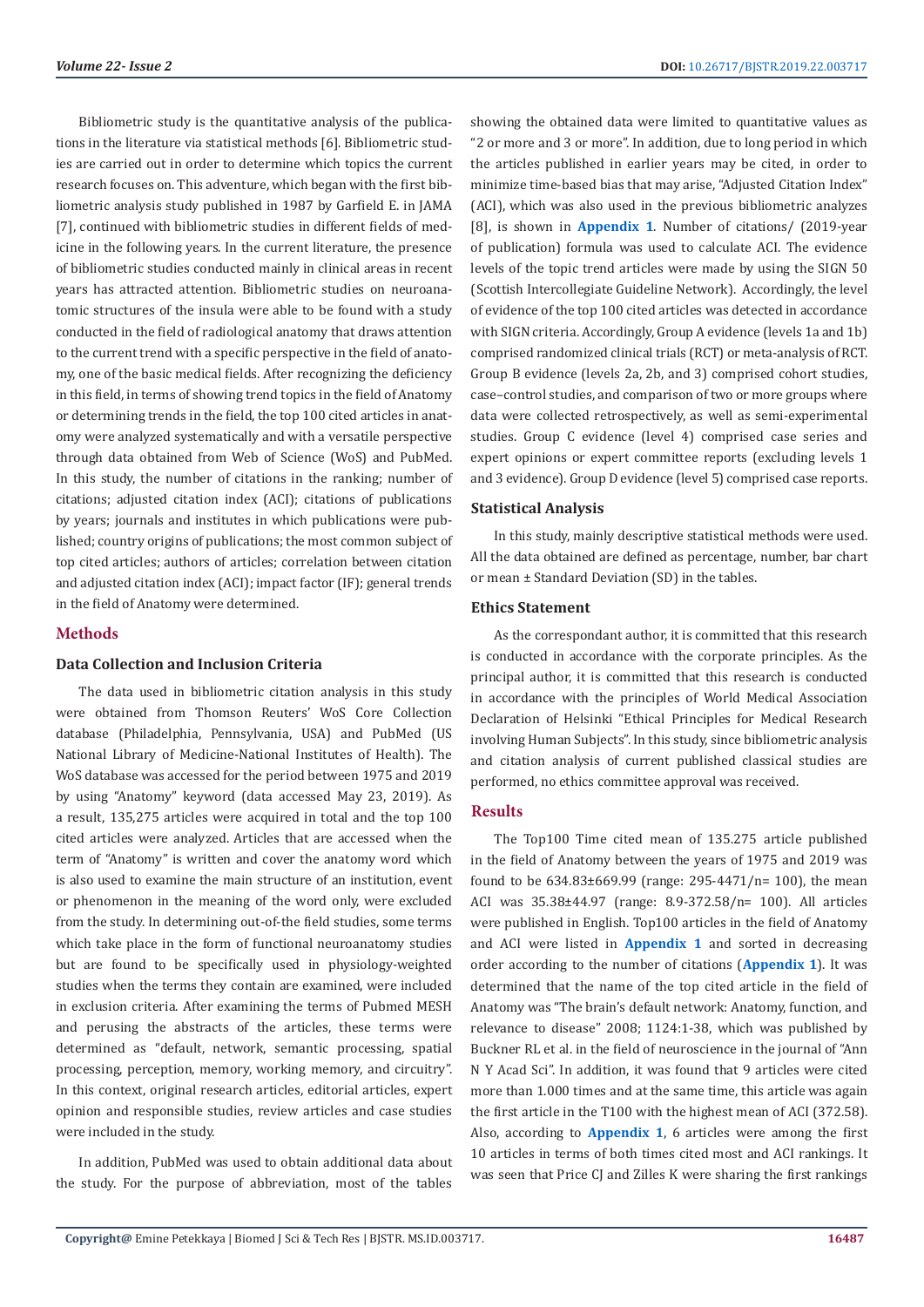in T100 articles with their four articles each (Table 1). When the number of classic articles published by years is examined, it was found that it showed a Poisson distribution between the years of 1993-2013. The highest point of this distribution was found to correspond to 2003 (Figure 1). It was seen that in the distribution by years, on the other hand, there was an increase in the number of publications especially between the years of 1997-2010 (Figure

2). It was thought that it was the period when trend in anatomy (neuroscience-neuroanatomy) was in the term of transition and peak. It was observed that 51 of the T100 studies were published in 2000 and later. It was determined that the oldest trial among the Top100 articles was carried out by Van den Pol AN and published in J Comp Neurol. In 1980, the newest trial, on the other hand, was published in J Anat. In 2013 by [8].

| Table 1: The most common authors with two and more in the top 100 cited articles. |  |
|-----------------------------------------------------------------------------------|--|
|-----------------------------------------------------------------------------------|--|

| Author         | <b>Affliation</b>                                                                                                                                                                                                                                                                                                                             | <b>Number</b>  |
|----------------|-----------------------------------------------------------------------------------------------------------------------------------------------------------------------------------------------------------------------------------------------------------------------------------------------------------------------------------------------|----------------|
| Price CJ       | Institute of Neurology, Queen Square, London, (UK)                                                                                                                                                                                                                                                                                            | $\overline{4}$ |
| Zilles K       | Institute of Neuroscience and Medicine INM-1, Research Centre Jülich, Jülich, Germany                                                                                                                                                                                                                                                         | 4              |
| Catani M       | NatBrainLab, Department of Neuroimaging, Institute of Psychiatry, Psychology and Neuroscience, King's College<br>London, De Crespigny Park, London, UK                                                                                                                                                                                        | 3              |
| Frackowiak RSJ | Institute of Neurology, University College London, London, WC1N 3BG, UK                                                                                                                                                                                                                                                                       | 3              |
| Schleicher A   | Institute of Neuroscience and Medicine, INM-1, Research Centre Jülich, Jülich, Germany                                                                                                                                                                                                                                                        | 3              |
| Bürgel U       | Department of Neurosurgery, University Hospital, RWTH Aachen, Aachen, Germany.                                                                                                                                                                                                                                                                | 3              |
| Evans AC       | Department of Bioengineering, Rice University, 6100 Main St., Houston, TX 77005, United States of America                                                                                                                                                                                                                                     | 2              |
| Ffytche DH     | Institute of Psychiatry, King's College London, De Crespigny Park, London, SE5 8AF, United Kingdom.                                                                                                                                                                                                                                           | $\overline{2}$ |
| Fink GR        | Department of Neurology, Faculty of Medicine and University Hospital Cologne, University of Cologne, Cologne,<br>Germany.                                                                                                                                                                                                                     | $\overline{2}$ |
| Fischl B       | Athinoula A. Martinos Center for Biomedical Imaging, Department of Radiology, Massachusetts General Hospital,<br>Charlestown, MA, 02129, United States; Department of Radiology, Harvard Medical School, United States; Division of<br>Health Sciences and Technology and Engineering and Computer Science MIT, Cambridge, MA, United States. | 2              |
| Freund HJ      | Fritz-Haber-Institut der Max-Planck-Gesellschaft, Faradayweg 4-6, 14195 Berlin, Germany.                                                                                                                                                                                                                                                      | 2              |
| Friston KJ     | Wellcome Trust Centre for Neuroimaging, Institute of Neurology, University College London, London, United<br>Kingdom.                                                                                                                                                                                                                         | 2              |
| Fu FH          | Department of Orthopaedic Surgery, Center for Sports Medicine, University of Pittsburgh, Pittsburgh, Pennsylvania,<br><b>USA</b>                                                                                                                                                                                                              | 2              |
| Giedd JN       | The Division of Child and Adolescent Psychiatry, Department of Psychiatry, University of California, San Diego, La<br>Jolla.                                                                                                                                                                                                                  | $\overline{2}$ |
| Hazrati LN     | Department of Pediatric Laboratory Medicine, The Hospital for Sick Children, Toronto, Canada                                                                                                                                                                                                                                                  | $\overline{2}$ |
| Jones DK       | USGS, 2329 West Orton Circle, West Valley City, UT, 84119, USA                                                                                                                                                                                                                                                                                | 2              |
| Joshi S        | Division of Cardiology, University of Connecticut, Farmington, CT, USA.                                                                                                                                                                                                                                                                       | $\overline{2}$ |
| Miller MI      | Center for Imaging Science, Johns Hopkins University, Baltimore, MD, United States; Department of Biomedical<br>Engineering, Johns Hopkins University, Baltimore, MD, United States; Institute for Computational Medicine, Johns<br>Hopkins University, Baltimore, MD, United States.                                                         | 2              |
| Parent A       | Department of Biological Sciences, Université du Québec à Montréal (UQÀM), C.P. 8888, succursale Centre-Ville,<br>Montreal (Quebec), H3C 3P8, Canada; CHU Sainte-Justine (CRME) 5200 rue Bélanger Est, Montreal (Quebec), H1T<br>1C9, Canada.                                                                                                 | 2              |
| Paus T         | Departments of Psychology and Psychiatry, University of Toronto, Canada (T.P.)                                                                                                                                                                                                                                                                | $\overline{c}$ |
| Petrides M     | Department of Neurology and Neurosurgery, Montreal Neurological Institute, McGill University, Montreal, QC, Canada                                                                                                                                                                                                                            | 2              |
| Rademacher J   | Department of Biomolecular Systems, Max Planck Institute of Colloids and Interfaces, 14424 Potsdam, Germany.                                                                                                                                                                                                                                  | 2              |
| Rammani N      | Department of Psychology, Royal Holloway, University of London TWO 0EX, UK.                                                                                                                                                                                                                                                                   | 2              |
| Schormann T    | Institute for Anatomy, Heinrich-Heine-University Düsseldorf, Universitätsstr. 1, Düsseldorf                                                                                                                                                                                                                                                   | 2              |
| Wise RJS       | Division of Brain Sciences, Imperial College London, Hammersmith Hospital, London, UK.                                                                                                                                                                                                                                                        | 2              |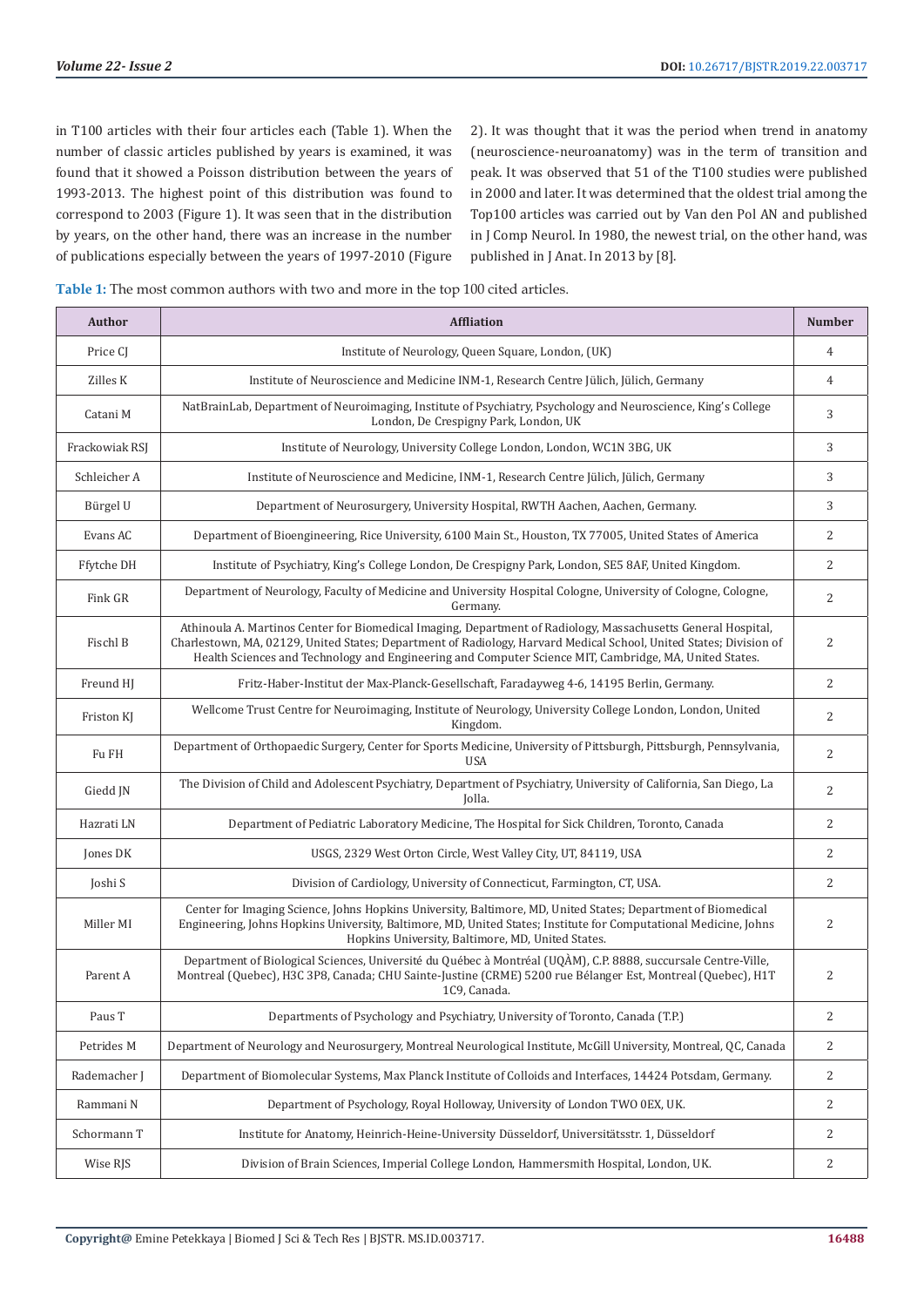

**Figure 1:** Citations in each year.





It was observed that, in the evaluation of the study subjects among the Top 100 articles, basic field studies cover the first rank in the majority with a weight of 80%. It was determined that interdisciplinary studies were at the second rank with the percentage of 11% and clinical research was at the third rank with 9%. The fact that interdisciplinary studies took part in a higher ranking in comparison with clinical research was approached by the inclusion of a new field of study as a methodological method and dissemination processes of methods increase the interdisciplinary approaches. Neuroimaging trials based on radiological anatomy were thought to be the cause of this process, in particular. It was determined that among the basic field studies, 37 of the top cited articles were experimental studies and 34 of them were review studies. The distribution of 11 interdisciplinary articles were found

as experimental study (4) and clinical study (3). It was observed that the majority of the 9 clinical field studies were accumulated in randomized controlled experimental trial (RCT) (5) (Table 2). According to the geographic origin of the top 100 list given in Table 3, it was seen that contribution was made to Top 100 articles from 14 countries. The countries with the highest publication source number were USA (n=50), England (n=20), Canada (n=13), Germany (n=13) and France (n=8) respectively. The institutes contributed to the publication most were found as University of London (n=15) and University College London (n=10), Harvard University (n=7) and McGill University (n=7). Although most of the publications among the other T100 were published by the universities in USA, it was seen that England was at the forefront in T100 in the field of anatomy (Table 4).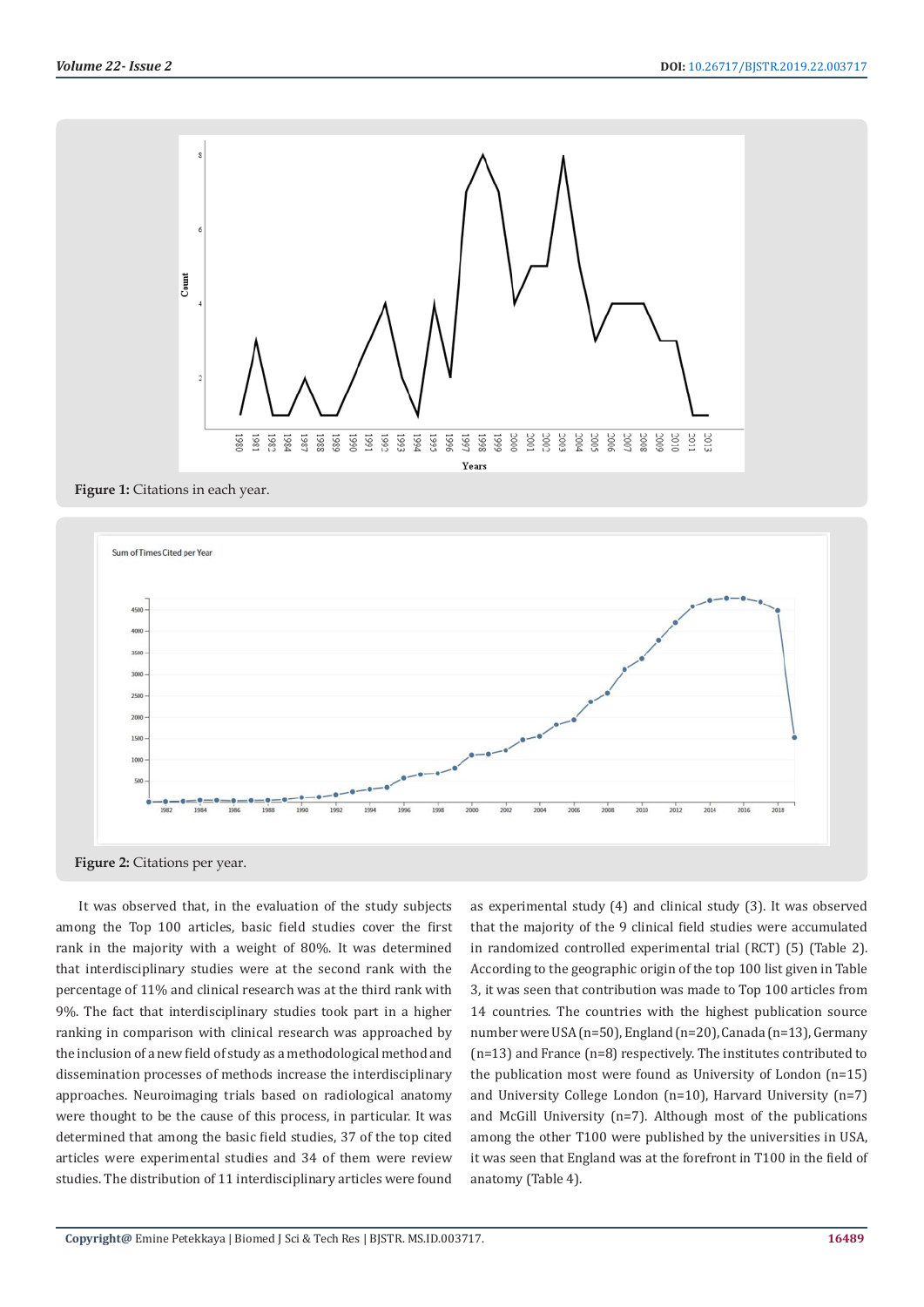| Study type and sub-type                 | <b>Level of evidence</b> | Group        | <b>Number</b> |
|-----------------------------------------|--------------------------|--------------|---------------|
| <b>Basic science</b>                    |                          |              |               |
| Review                                  | $\overline{4}$           | C            | 34            |
| Experimental study                      | $\overline{c}$           | A            | 37            |
| Experimental and<br>observational study | 3                        | B            | 2             |
| Meta-analysis of RCT                    | $\mathbf{1}$             | A            | $\mathbf{1}$  |
| Randomized controlled trial<br>(RCT)    | 1                        | R            | 3             |
| Expert opinion                          | $\overline{4}$           | C            | $\mathbf{1}$  |
| Survey research                         | 3                        | B            | $\mathbf{1}$  |
| Letter to editör                        | 4                        | C            | 1             |
| Interdisciplinary study                 |                          |              |               |
| Experimental study                      | 2                        | A            | 4             |
| Clinical study                          | 2                        | A            | 3             |
| Randomized controlled trial<br>(RCT)    | 1                        | B            | $\mathbf{1}$  |
| Experimental and<br>observational study | 3                        | B            | $\mathbf{1}$  |
| Review                                  | 4                        | C            | 1             |
| Case-control study                      | 3                        | B            | 1             |
| Clinical research                       |                          |              |               |
| Randomized controlled trial<br>(RCT)    | 1                        | A            | 5             |
| Quasi-experimental study                | $\overline{2}$           | B            | $\mathbf{1}$  |
| Case-control study                      | 3                        | <sub>R</sub> | 1             |
| Experimental study                      | $\overline{2}$           | A            | $\mathbf{1}$  |
| Clinical study                          | $\overline{2}$           | A            | $\mathbf{1}$  |

**Table 2:** Study design and levels of evidence by SIGN\* of the top 100 cited articles.

\*SIGN: Scottish Intercollegiate Guidelines Network; SIGN 50 (in: A Guideline developer's handbook Re, November 2011).

**Table 3:** The most common listed countries in the top 100 cited articles.

| Country     | <b>Number</b> |
|-------------|---------------|
| <b>USA</b>  | 50            |
| England     | 20            |
| Canada      | 13            |
| Germany     | 13            |
| France      | 8             |
| Italy       | 7             |
| Switzerland | 5             |
| Australia   | 3             |
| Netherlands | 3             |
| Sweden      | 3             |
| Japan       | 2             |

| Wales        |  |
|--------------|--|
| Belgium      |  |
| South Africa |  |
|              |  |

**Table 4:** Institutions of origin with three or more in the top 100 cited articles.

| <b>Institution</b>                                                           | <b>Number</b> |
|------------------------------------------------------------------------------|---------------|
| <b>Universtiy of London (England)</b>                                        | 15            |
| University College London (England)                                          | 10            |
| Harvard University (USA)                                                     | 7             |
| Mcgill University (Canada)                                                   | 7             |
| Heinrich Heine University Dusseldorf (Germany)                               | 5             |
| Helmholtz Association (Germany)                                              | 5             |
| Imperial College London (England)                                            | 5             |
| Institut National De La Sante Et De La Recherche Medicale<br>Inserm (France) | 5             |
| National Institutes of Health NIH USA (USA)                                  | 5             |
| Research Center Julich (Germany)                                             | 5             |
| University of California System (USA)                                        | 5             |
| Kings College London (England)                                               | 4             |
| Massachusetts Genaral Hospital (USA)                                         | 4             |
| University of Oxford (England)                                               | 4             |
| VA Boston Healthcare System (USA)                                            | 4             |
| Assistance Publique Hopitaux Paris APHP (France)                             | 3             |
| Duke University (USA)                                                        | 3             |
| Hopital Universitaire Pitie Salpetriere APHP (France)                        | 3             |
| Laval University (Canada)                                                    | 3             |
| MRC Laboratory Molecular Biology (England)                                   | 3             |
| NIH National Institute of Mental Health NIMH (USA)                           | 3             |
| Pennsylvania Commonwealth System of Higher Education<br>PCSHE (USA)          | 3             |
| Sorbonne Universite (France)                                                 | 3             |
| University of Pittsburgh (USA)                                               | 3             |
| Brown University (USA)                                                       | 2             |

In the present study 91 of T100 were published in 25 journals that had an impact factor (IF) of  $\geq$ 4.24 (Table-3). According to Clarivate Analytics (2017) IF means of 17 journals was found as 4.92±4.78 (range:0-21.21/n= 25) and H index mean 264.8±228.32 (range:0-1096/n= 25). It was determined that 48% of T100 cited studies were published in the journals on neuroscience, neurology and brain. It was found that most of the articles were published in the journal of NeuroImage ( $n = 10$ ), and respectively journal of Brain in second place with 7 articles, Nature Reviews NeuroScience, having highest impact factor, in third place with 5 articles and journal of Proceedings of the National Academy of Sciences of the United States of America in fourth place again with 5 articles. In addition, it was observed that IF value and H index of NeuroImage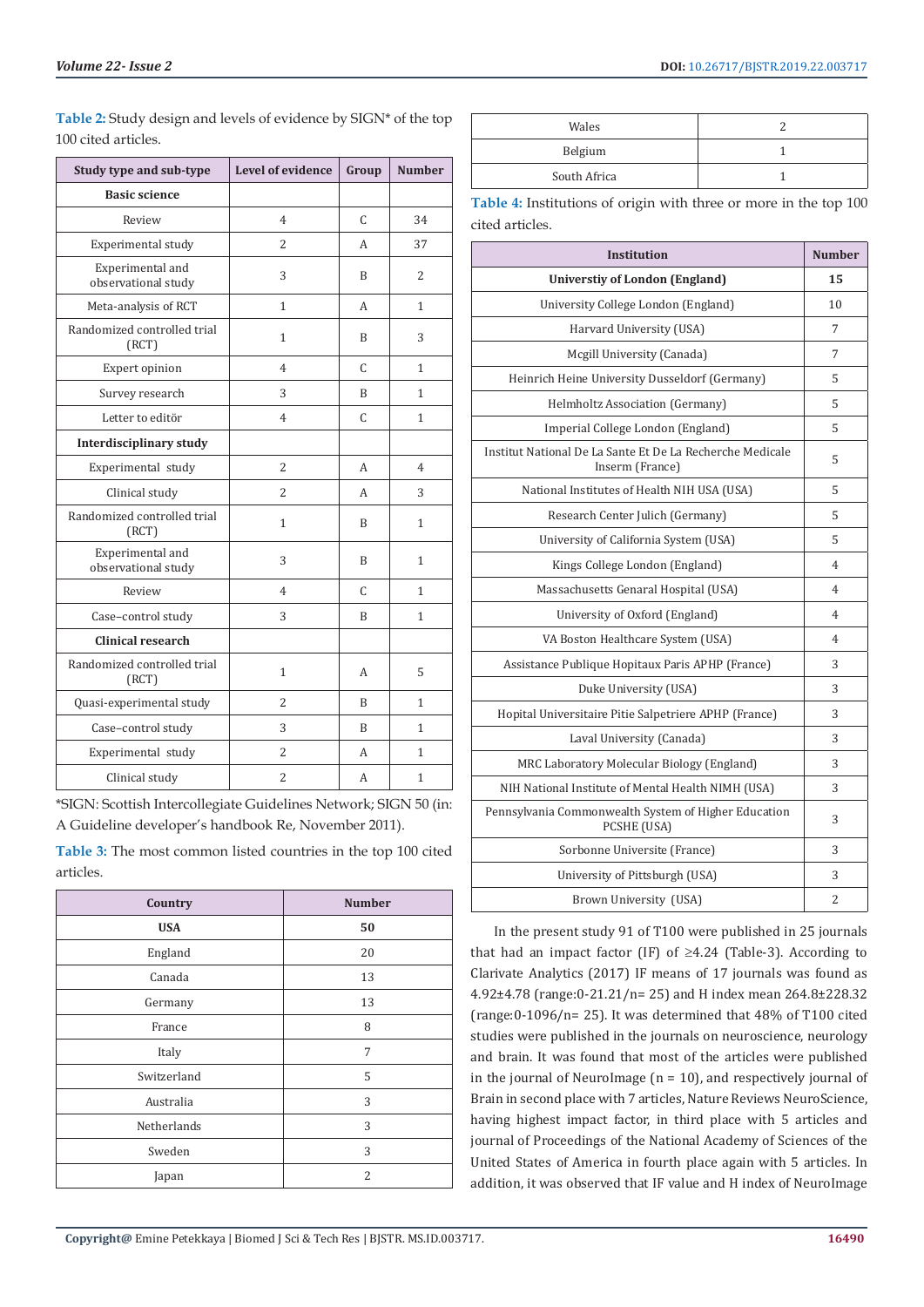journal, which is in the first rank, was 3.35 and 320 respectively, in the same way, IF value of Nature Reviews NeuroScience journal 21.2 and H index 375; furthermore, the highest H index (699) was found of the journal at the fourth rank. It was observed that all of these journals were in "Quartile Score" Q1 category with IF value over 2

(range 2.2-21.2) and H index over 170 (range 171-699) (Table 5). It was determined that the most repeated topics in this trend topic anatomy were neuroscience, radiology nuclear medicine medical imaging, neuroimaging and behavioral science (Table 6).

**Table 5:** List of journals in which two and more published articles.

| <b>Journal</b>                                                | <b>Number of articles</b> | IF (2018)*       | Q&H Index(2018)** |
|---------------------------------------------------------------|---------------------------|------------------|-------------------|
| NeuroImage                                                    | 10                        | 3.35             | Q1 (320)          |
| <b>Brain</b>                                                  | 7                         | 5.98             | Q1(308)           |
| Nature Reviews Neuroscience                                   | 5                         | 21.21            | Q1(375)           |
| Proceedings of the National Academy of                        | 5                         | 5.6              |                   |
| Sciences of the United States of America                      |                           |                  | Q1(699)           |
| <b>Brain Research Reviews</b>                                 | 4                         | $\mathbf{0}$     | $-(184)$          |
| Cerebral Cortex                                               | 3                         | 3.57             | Q1(223)           |
| Journal of Anatomy                                            | 3                         | 1.2              | Q1(103)           |
| The Journal of Bone and Joint Surgery American Volume (JB&JS) | 3                         | 4.716            | $Q1(-)$           |
| Journal of Comparative Neurology                              | 3                         | $2.2\phantom{0}$ | Q1(194)           |
| Journal of Neuroscience                                       | 3                         | 4.1              | Q1(422)           |
| Nature                                                        | 3                         | 16.35            | Q1(1096)          |
| American Journal of Sports Medicine                           | 2                         | 3.62             | Q1(196)           |
| Anatomical Sciences Education                                 | 2                         | 0.96             | Q1(38)            |
| Annals of The New York Academy of Sciences                    | $\overline{2}$            | 1.8              | Q1 (225)          |
| Human Brain Mapping                                           | 2                         | 2.45             | Q1 (171)          |
| Neurology                                                     | 2                         | 3.5              | Q1(331)           |
| Plastic and Reconstructive Surgery                            | 2                         | 1.75             | Q1(160)           |
| Trends in Cognitive Sciences                                  | 2                         | 7.7              | Q1(276)           |
| Trends in Neurosciences                                       | 2                         | 6.32             | Q1(269)           |

Note:\*IF: Impact Factor (Available from SCR –Scimago 2018), \*\*Q: Quartile Score (Available from SCR –Scimago 2018), \*\*H: H-index (Available from SCR –Scimago 2018)

Table 6: The most common topics among the top 100 cited articles.

| <b>Topic</b>                               | <b>Number</b> |
|--------------------------------------------|---------------|
| Neurosciences                              | 56            |
| Radiology Nuclear Medicine Medical Imaging | 14            |
| Neuroimaging                               | 12            |
| Surgery                                    | 11            |
| <b>Clinical Neurology</b>                  | 10            |
| Multidisciplinary Sciences                 | 10            |
| Orthopedics                                | 10            |
| Anatomy Morphology                         | 5             |
| <b>Sport Sciences</b>                      | 5             |
| Behavioral Sciences (Neurobehavioral)      | 4             |
| Physiology                                 | 3             |
| Psychology Experimental                    | 3             |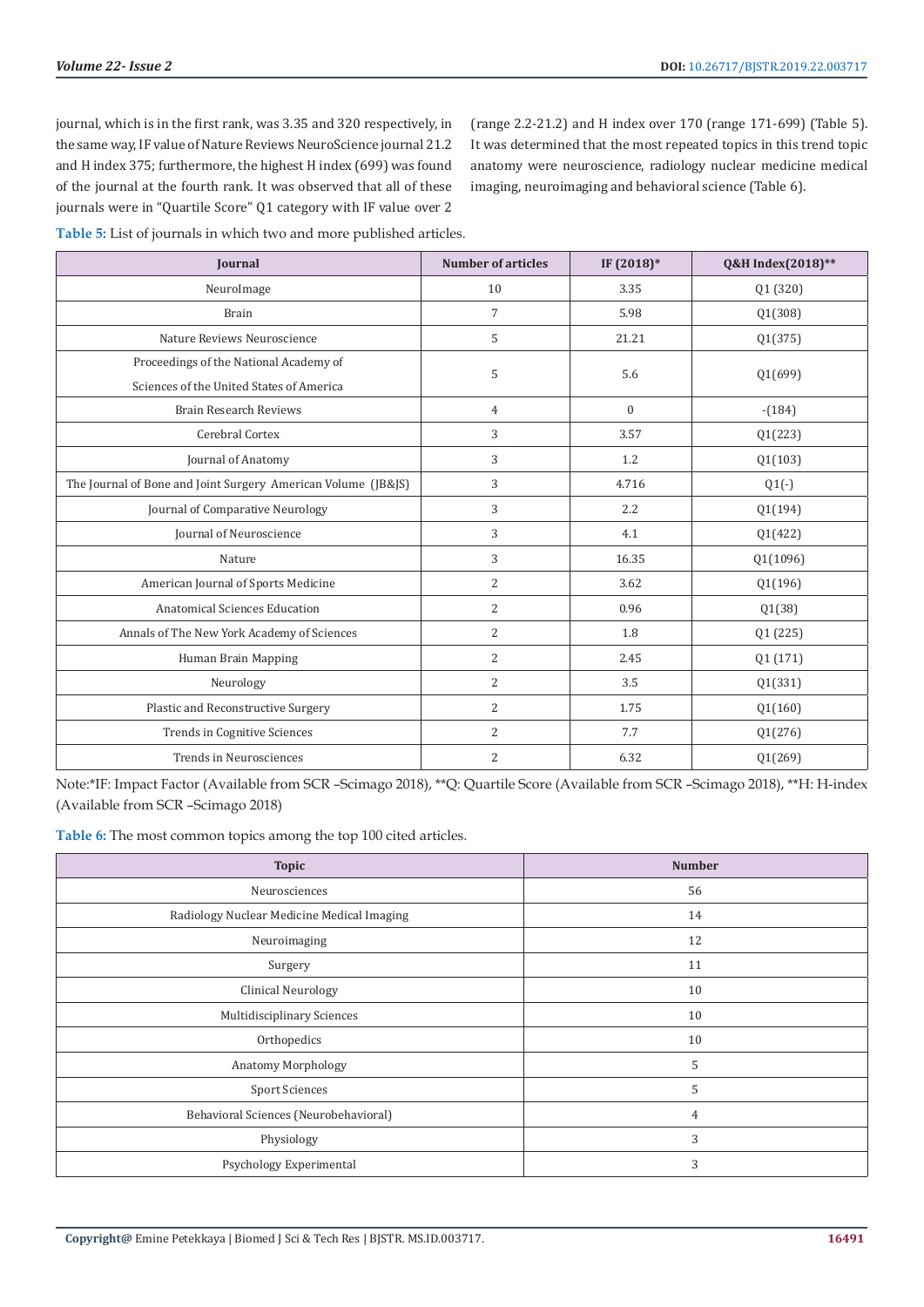| Zoology                                                | 3                        |
|--------------------------------------------------------|--------------------------|
| Cardiac Cardiovascular Systems                         | ∠                        |
| <b>Computer Science Interdisciplinary Applications</b> | Z                        |
| <b>Education Scientific Disciplines</b>                | 2                        |
| Pediatrics                                             |                          |
| Psychology Developmental                               |                          |
| Respiratory System                                     | $\overline{\mathcal{L}}$ |
| <b>Urology Nephrology</b>                              | $\mathcal{L}$            |
| Computer Science Cybernetics                           |                          |
| Critical Care Medicine                                 |                          |
| <b>Endocrinology Biomedical</b>                        |                          |
| <b>Engineering Electrical Electronic</b>               |                          |

#### **Discussion**

Bibliometric studies provide information about the historical development of the scientific field being studied. Smith Papyrus (1600 BCE), which provides an insight into the status of clinical information in ancient Egypt related to the basic field of anatomy and is regarded as the first recorded rational investigation paper, has maintained its historical position as the first written papyrus [9] to provide information on brain hieroglyphics. In this study, it was found that the most common topics among T100 in the bibliometric analysis of classical articles in the field of anatomy produced between certain years were carried out in the field of brain subjects such as neuroscience (included clinical neurology and neurobehavioral studies), and neuroradiology with nuclear medicine, medical imaging and neuroimaging. Modern brain researches, which were used for the first time in the 1960s and entered into scientific terminology as "neuroscience" and includes many multidiscipline, such as molecular biology, electrophysiology, and computational neuroscience, began to be mentioned in the literature with this term. Thus, many neural connections in the human brain have been revealed. Neuroscience, including anatomybased various studies, has gained momentum in the last four decad by including neuroradiology/neuroimaging studies and has been the pioneer of many basic and clinical researches. Specifically, the use of radiological techniques to show cross-sectional and threedimensional anatomical structures has increased the relationship between anatomy and clinical practice and social area [10]. Having stated that the relationship between anatomy and radiology disciplines continues to grow in an interactive relationship, [11] foretold that signals of the transition from general anatomy to functional anatomy were given. Continuous technical progress is changing the capability of medical imaging techniques almost every day, currently allowing for more and more accurate and comprehensive anatomical studies of living human beings [12,13]. Galen was modest about the potential of anatomy for understanding brain function and said that: "How the brain performs its functions in imagination, in reasoning, in thinking and in memory. I can form

no opinion whatsoever. Nor do I think that anything more will be found out by anatomy" [14].

On the other hand, Jones (2002) emphasized that numerous questions in the clinical neurosciences can be tackled by anatomical research. However, we see that anatomy is still important understanding brain functions (as well as depicting the human brain in activity with functional MRI). In fact, these developments contribute to our access to the best knowledge on anatomy. It was found that three of among the most cited 100 publications were classified in the field of zoology. The reason for this was that the comparative anatomy studies encouraged references to brain functions among species known as system neuroscience, which could be considered about zoology. In this study, most of the studies in the field of neuroscience were experimental and review studies. It was observed that review studies received more citations in the main study areas. The reason is that review studies have been prepared with comprehensive and holistic approach to review studies. As expected, the USA is ranked as the country with the highest number of publications, in terms of the number of publications per institute, while it was seen that the authors working in the organizations of UK contributed the most. Although the axis of the study topics focuses in the direction of neuroscience, morphological anatomy still constitutes the basis of the studies. Jones et al. [15] argued that the shift to these changes was in fact caused by a less prestigious perception of general anatomical research. Nevertheless, in the main subject ranking of this T100 study, after neuroscience topics, the presence of many studies on subjects such as general, structural, clinical, sports, surgery and systematic anatomy, has shown that general anatomy studies are still important in maintaining. Meanwhile, in this anatomicbased classical article, the use of technological innovations, such as computer science-based interdisciplinary applications and cybernetics, which had never been encountered before, was outstriking in anatomical research. The reason for this is thought that biomedical investigations, especially diffusion-tensor MRI, which support functional imaging may be adaptation studies to anatomic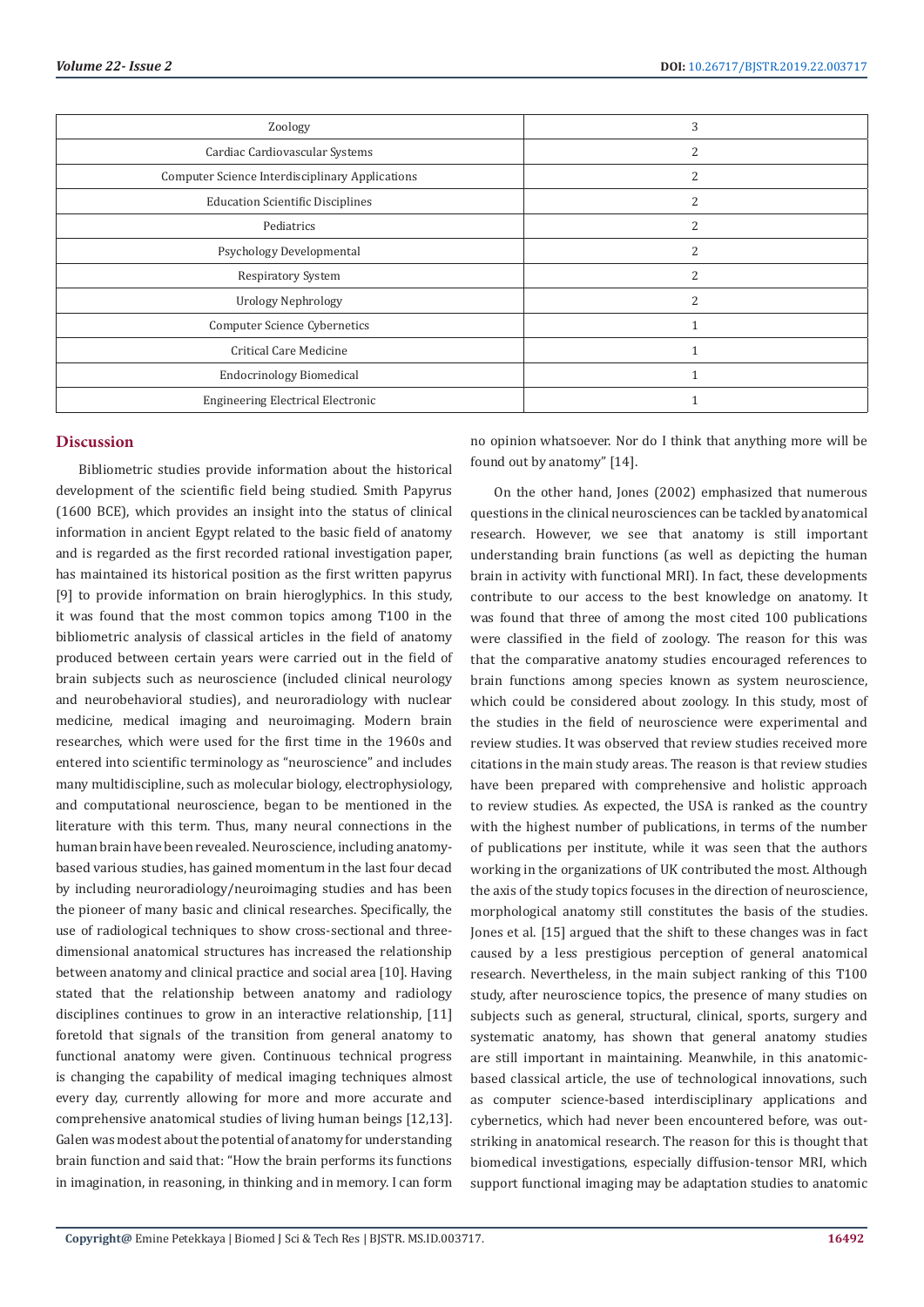atlases. In addition, a new field such as Computational Anatomy, which shows a translational tendency to neuroradiologic imaging devices, can be suggested.

In this study, the number of articles published by years showed consistent with the Poisson distribution between the years of 1993 and 2013. Poisson distribution of articles by years can be explained as follows: Increasing communication network with developing technology, facilitating access to current literature (Pubmed, Science direct, Web of science, Index Medicus and etc.), and evolution of studies in functional direction by rapid advancement of imaging technology can explain the increase in the number of studies in these years. Multiple bibliometric indices can be used to evaluate different aspects of the study. At the present time, although the number of citations of the article and the impact factor (IF), Q category and H index of the journal are very important in the evaluation of the quality of an article, having the highest impact factor and H index is not an indication of the preferableness of that journal in that area in terms of the number of articles. IF is a measure of how often an article in a journal is shown on average in a given year. It is used to measure the importance or ranking of the journal by calculating the citations of the articles. The calculation is based on a two-year period and involves dividing the number of articles by the number of cited articles [16]. Citation is an important indicator reflecting the interest shown by other authors to an article and the quality of the article in general. It is generally accepted that the number of citations is related to the quality or usefulness of the research [17]. Year of publication and number of citations for an article is closely related and the number of citations grows as the time passes.

 It is well known that bibliometric studies based on citation rates have some limitations. Although each citation shows that a scientific idea encourages another research in its own work, selfcitation results in artificial inflation. In addition, there may be a high number of citations in research areas that are politically controversial or of current interest. However, there is a positive correlation between the high number of citations and the time after publication. This, on the other hand, reflects the time bias in evaluating the quality of the article. Therefore, to balance time bias in bibliometric studies, the ACI assessment should also be included. ACI can be considered as the average number of citations received each year since the publication of the manuscript. Looking at the most cited articles, it was observed that most of these articles were related to neuroscience and the order of cite and ACI indexes were not compatible with the time cited order. For example, the ACI index of the fifth article should actually be third. Therefore, in this topic trend study, ACI values were also calculated to remove time-based bias. It was thought that thus, a more objective article evaluation was provided. The number of citations may be high in research areas that are politically controversial or of current interest. In contrast, low citations will be made in journals that feed small research areas. This can be explained, on the other hand, by

the choice of the publication of a specific article which determines the preferableness of the journal, or the fact that it accepts a limited number of articles.

This can also be called author-based bias. In our study, it was observed that the factor affecting the gradient of the highest-cited article and the lowest-cited article is mainly related to neuroscience studies and the lowest cite articles were found to be more of a corner stone. The reason for the lack of structural anatomy research can be considered as the fact that the inclusion of functional and anatomy studies in clinical field studies has narrowed the working area of anatomy specialists. The fact that anatomy studies were included in neuroscience and neuroimaging studies showed the ongoing dynamic process of the examinations in terms of neuroanatomical research. Anatomy studies, which are trapped in radiological and clinical studies, may be a parameter that maintains the current value of gross, physiological and pathological anatomy. Except for the bibliometric study on insula and the anatomical research using neuroimaging techniques as a local anatomical structure illustrating the intersections of other areas with anatomy, no other anatomy bibliometric study was found in the literature. On the basis of all basic and clinical research, there is the fact to know all aspects of the human body and to determine the most beneficial intervention without harming human beings before the transition to clinical applications. Therefore, although disciplines change, it is thought that anatomical structure researches will maintain the necessity and importance of all medical information.

#### **Limitations**

In addition to time citation resistant limitations specific to bibliometric studies, limitations specific to anatomy were also determined. In this context, many neurophysiology studies encountered with the basic field of physiology have caused some limitations in anatomical classification. When the studies which are used specifically in physiology studies and include the terms in the exclusion criteria are examined carefully, these were evaluated as function studies on neuroanatomic structures. Although the study named "The brain's default network: anatomy, function, and relevance to disease" which is in the first rank among Top 100 articles includes the term "default", it was included in the study because it included more of the emphasis on the "default system anatomy". It was understood that the study was in fact a neuroanatomy-based neuroscience study. This update study provides new insights into the dynamic nature of anatomy research. The methods used were completely quantitative and therefore, these methods were objective, reliable and easily reproducible; this, on the other hand, allowed the identification of subtle trends.

# **Conclusion**

Although it has some bias, bibliometric studies give us valuable information in the field of anatomy. Although anatomicbased research has gradually evolved towards neuroanatomy and neuroscience, anatomical morphology studies remain